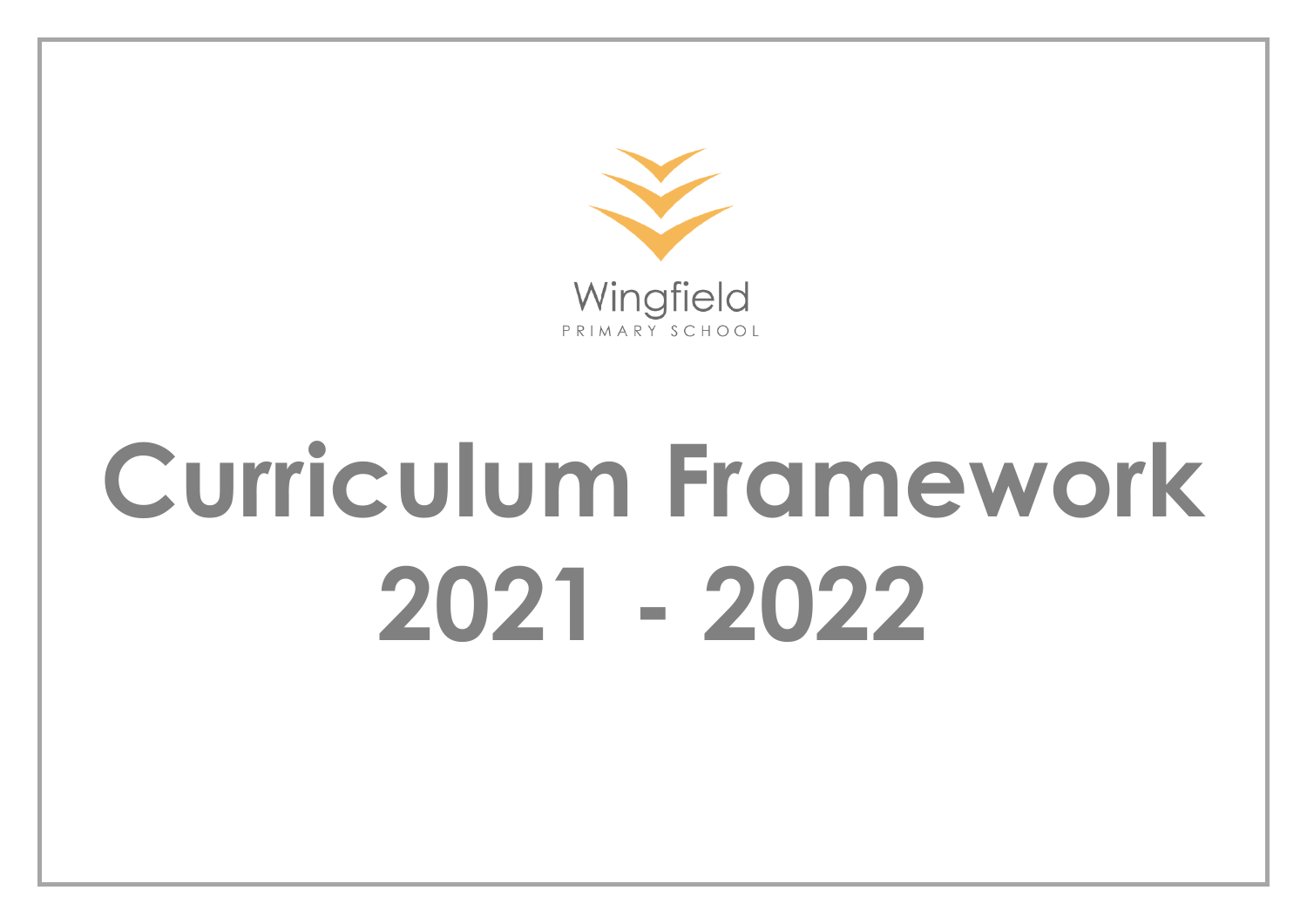

**Our Wingfield Curriculum Vision**

At Wingfield we aim to provide a broad and balanced curriculum which enables all children to develop a lifelong love of learning, promotes the willingness to question and explore, and enables all children to achieve the highest possible outcomes.

Our curriculum employs the 'Backward by Design' pedagogy and is based on the statutory entitlement set out in the National Curriculum. This approach to the curriculum gives us the opportunity to have 'end goals and outcomes' the children work towards whilst developing their knowledge and skills, therefore providing a wide and varied learning experience which is enriched through creative contexts and values-based learning.

.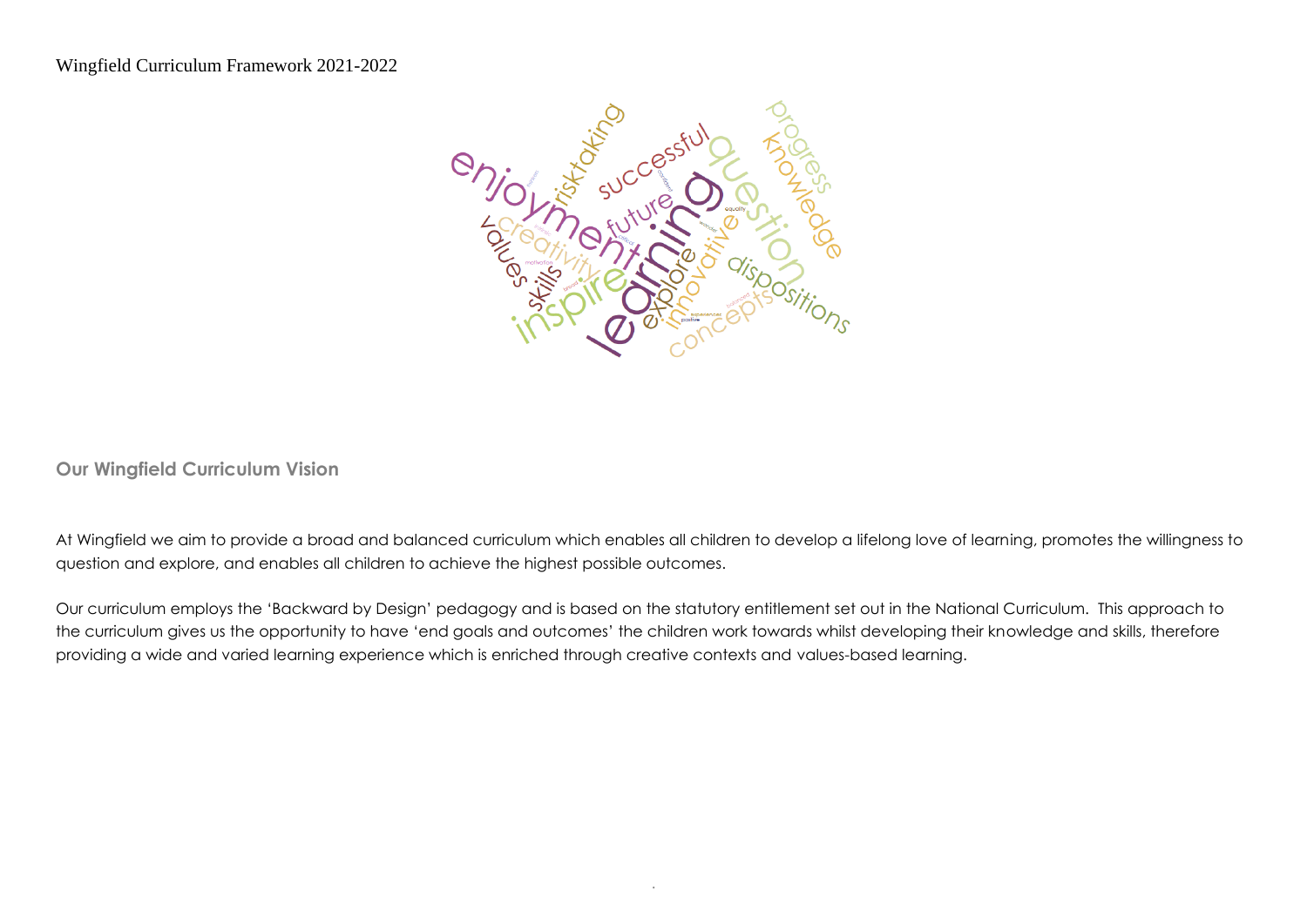#### **Aims**

The Wingfield Curriculum enables all children to become:

- Enthusiastic and successful learners who love the challenge of learning and are resilient to failure.
- Curious, interested learners who seek out and use new information to develop, consolidate and deepen their knowledge understanding and skills.
- Confident learners who make effective progress and achieve their full potential in a wide range of subjects.
- Confident individuals who know how to live safe, healthy and fulfilling lives.
- Responsible citizens who can make a positive contribution to society.
- Individuals who understand the value of learning and who continue that process throughout their lives.
- Learners who have developed a wide range of skills that will broaden their life experiences.

#### **Context**

The 'Backward by Design' pedagogy is focused on an 'end point' or an 'end goal' which ensures that the content, skills and knowledge taught remains organised, fluent and focused.

#### **Values**

The Wingfield Curriculum is developed around a values based learning community which:

- promotes personal development
- supports equality of opportunity,
- develops spiritual, moral, social, intellectual and physical growth
- celebrates the contributions of a diverse range of people, cultures and heritages
- develops an understanding of the environment as the basis of life and a source of wonder and inspiration that needs to be protected

#### **Purpose**

The curriculum at Wingfield will:

• Promote high standards within English, mathematics and all subjects across the curriculum.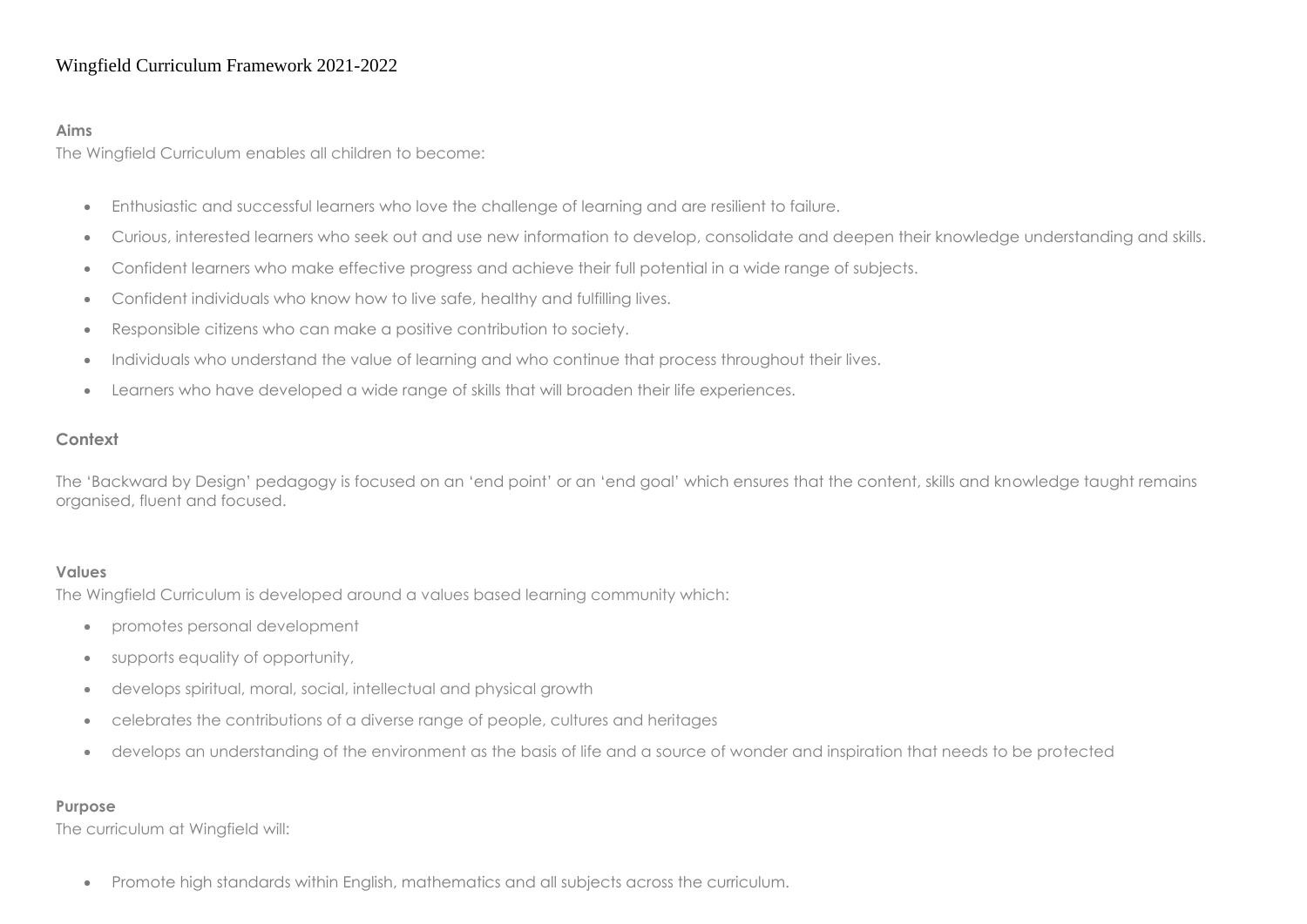- Provide continued entitlement from early years to a coherent, broad and balanced curriculum.
- Instil in children a positive disposition to learning and a commitment to learn.
- Promote and pass on essential knowledge, skills and understanding valued by society to the next generation.
- Be relevant to children and prepare them for the here and now, for the next phase of their education, and for their future.
- Widen horizons and raise aspirations about the world of work and further and higher education.
- Make children more aware of, and engaged with, their local, national and international communities.
- Help children recognise that personal development is essential to wellbeing and success.

Our curriculum aims to inspire children and open their minds to the wonder of the world so that they can be in awe of its beauty and complexity whilst being empowered to understand it deeply and be active agents of evolution.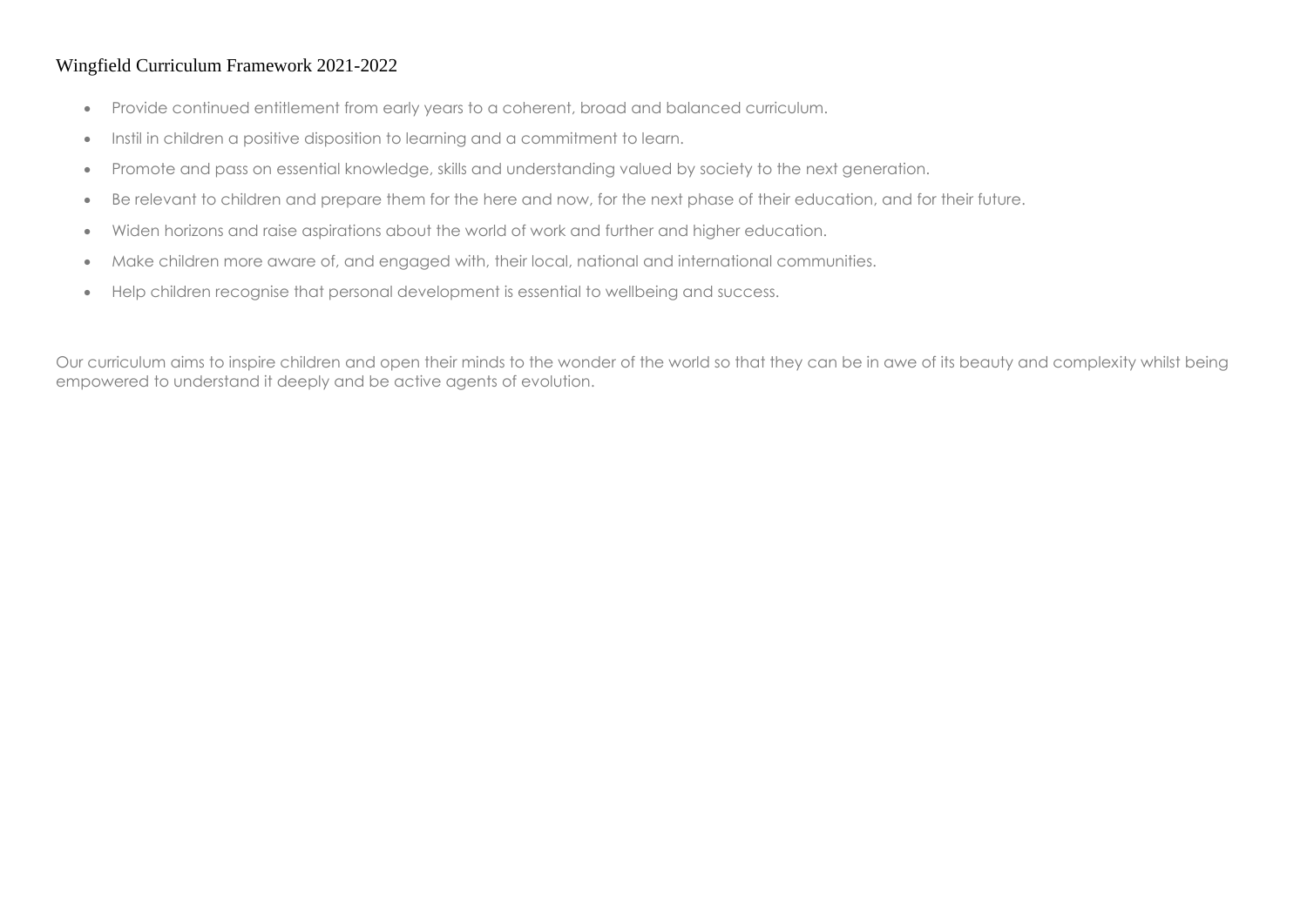|         |                                                                                                                                                                                                                                                                                                                                                                                                                                                                                                                                                                                                              |                                                                                                                                                                                                                                                                                                                                                                                                                                                                                                                                                                                                                                                    | <b>Early Years Foundation Stage</b>                                                                                                                                                                                                                                                                                                                                                                                                                                                                                                                                                                                                                                                |                                                                                                                                                                                                                                                                                                                                                                                                                                                                                                                                                                                                                                                                                                      |                                                                                                                                                                                                                                                                                                                                                                                                                                                                                                                                                                                                                                                                                                |                                                                                                                                                                                                                                                                                                                                                                                                                                                                                                                                                                                                                                                                                                                                                |
|---------|--------------------------------------------------------------------------------------------------------------------------------------------------------------------------------------------------------------------------------------------------------------------------------------------------------------------------------------------------------------------------------------------------------------------------------------------------------------------------------------------------------------------------------------------------------------------------------------------------------------|----------------------------------------------------------------------------------------------------------------------------------------------------------------------------------------------------------------------------------------------------------------------------------------------------------------------------------------------------------------------------------------------------------------------------------------------------------------------------------------------------------------------------------------------------------------------------------------------------------------------------------------------------|------------------------------------------------------------------------------------------------------------------------------------------------------------------------------------------------------------------------------------------------------------------------------------------------------------------------------------------------------------------------------------------------------------------------------------------------------------------------------------------------------------------------------------------------------------------------------------------------------------------------------------------------------------------------------------|------------------------------------------------------------------------------------------------------------------------------------------------------------------------------------------------------------------------------------------------------------------------------------------------------------------------------------------------------------------------------------------------------------------------------------------------------------------------------------------------------------------------------------------------------------------------------------------------------------------------------------------------------------------------------------------------------|------------------------------------------------------------------------------------------------------------------------------------------------------------------------------------------------------------------------------------------------------------------------------------------------------------------------------------------------------------------------------------------------------------------------------------------------------------------------------------------------------------------------------------------------------------------------------------------------------------------------------------------------------------------------------------------------|------------------------------------------------------------------------------------------------------------------------------------------------------------------------------------------------------------------------------------------------------------------------------------------------------------------------------------------------------------------------------------------------------------------------------------------------------------------------------------------------------------------------------------------------------------------------------------------------------------------------------------------------------------------------------------------------------------------------------------------------|
|         | Autumn 1<br><b>Whole School Project:</b><br><b>BANKSY</b>                                                                                                                                                                                                                                                                                                                                                                                                                                                                                                                                                    | Autumn <sub>2</sub>                                                                                                                                                                                                                                                                                                                                                                                                                                                                                                                                                                                                                                | Spring 1<br>Whole school trip:<br><b>PPMCC</b>                                                                                                                                                                                                                                                                                                                                                                                                                                                                                                                                                                                                                                     | Spring 2                                                                                                                                                                                                                                                                                                                                                                                                                                                                                                                                                                                                                                                                                             | Summer 1                                                                                                                                                                                                                                                                                                                                                                                                                                                                                                                                                                                                                                                                                       | Summer 2<br>Whole school project:<br><b>COMMONWEALTH</b>                                                                                                                                                                                                                                                                                                                                                                                                                                                                                                                                                                                                                                                                                       |
| Cycle 1 | <b>Traditional Tales</b><br>Stories encourage us to be<br>readers, give us pleasure<br>and allow us to be part of<br>different worlds.<br><b>Suggested Texts:</b><br>The Three Little Pigs,<br>Goldilocks,<br>Little Red Riding Hood,<br>The Gingerbread Man,<br>Hansel and Gretel.<br>Rumplestiltskin.<br>PE: Introduction to PE.<br>active play<br><b>RHE: No outsiders - No</b><br><b>Outsiders 0.1</b><br>Key learning - To choose<br>what I like<br><b>Suggested Text: You Choose</b><br>by Mich Sharratt and Pippa<br><b>Goodheart</b><br><b>Suggested Visits/Visitors:</b><br>Role play/ Autumn walk. | <b>Night and Day</b><br>Night time welcomes a whole<br>new world that we can learn<br>about.<br><b>Suggested Texts:</b><br>Whatever Next.<br>Peace at Last.<br>A Patch of Black,<br>Wow said the Owl.<br>Non-Fiction books on<br>Nocturnal Animals.<br><b>EYFS Focuses:</b><br>Firework Night and Guy<br><b>Fawkes</b><br>Diwali<br>Christmas<br>Nocturnal Animals<br>PE: Fundamental movement.<br>games<br><b>RHE: No outsiders No.</b><br><b>Outsiders 0.2</b><br>Key learning - It's ok to like<br>different things<br><b>Suggested Text: Red Rockets</b><br>and Rainbow Jelly<br><b>Suggested Visits/Visitors:</b><br>Planetarium/Animal Show. | <b>All About Me</b><br>We are all unique and we<br>celebrate our similarities and<br>differences.<br><b>Suggested Texts:</b><br>Owl Babies,<br>Funnybones,<br>But, Martin!<br>So Much.<br>Anna Hibiscus Song,<br>Super Duper You!<br><b>EYFS Focuses:</b><br>The Human Body.<br>Healthy eating.<br>Similarities and Differences<br>between other countries.<br>Chinese New Year.<br>Gym: Floor Work, Stop, Start,<br><b>Balance</b><br><b>RHE: No outsiders - No</b><br><b>Outsiders 0.3</b><br>Key learning - To say hello<br><b>Suggested Text: Hello Hello by</b><br><b>Brendan Wenzal</b><br><b>Suggested Visits/Visitors:</b><br>A local walk, visits from local<br>services. | <b>Our Wider World</b><br>Human beings share the<br>planet with different living<br>thinas.<br><b>Suggested Texts:</b><br>Snail and the Whale,<br>Handa's Surprise.<br>The Very Hungry Caterpillar,<br>Aaaarrgghh Spider,<br>Jasper's Beanstalk,<br>Jack and the Beanstalk.<br>Passport to the World.<br><b>EYFS Focuses:</b><br>Growing.<br>Minibeasts.<br>Animals from different<br>countries.<br>Healthy eating.<br><b>Fundamental movement</b><br><b>skills</b><br><b>RHE: No outsiders - No</b><br><b>Outsiders 0.4</b><br>Key learning - All families<br>are different<br><b>Suggested Text: The Family</b><br><b>Book by Todd Parr</b><br><b>Suggested Visits/Visitors:</b><br>Woodlands farm | Away we Go!<br>Transport systems take us to<br>different places around the<br>world.<br><b>Suggested Texts:</b><br>The Naughty Bus,<br>All Afloat on Noah's Boat.<br>William Bee's Tractors,<br>Men on the Moon.<br>The Train Ride.<br>Oi! Get off our Train!<br>Traffic and Safety.<br><b>EYFS Focuses:</b><br>Transport from the past.<br>Neil Armstrong.<br>Animals from different<br>countries.<br>Games: throwing and<br>catchina<br><b>RHE: No outsiders</b><br>No Outsiders 0.5<br>Key learning - To celebrate<br>my family<br><b>Suggested Text: Mommy,</b><br><b>Mama and Me by Leslea</b><br><b>Newman, Carol Thompson</b><br><b>Suggested Visits/Visitors:</b><br>Transport museum. | <b>Wonderful Water</b><br>Water plays an essential<br>part in all our lives. It<br>sustains life, enables travel<br>and creates fun<br>discoveries.<br><b>Suggested Texts:</b><br>Seaside Holidays,<br>Where the Wild Things Are,<br>The Pig in the Pond,<br>Mrs Pirate.<br>Portside Pirates.<br>My Granny is a Pirate!,<br>Three Billy Goats Gruff,<br>Shark in the Park.<br><b>EYFS Focuses:</b><br>Differences in seasides.<br>Floating and Sinking.<br><b>Fundamental movement</b><br><b>skills</b><br><b>RHE: No outsiders - No</b><br><b>Outsiders 0.1</b><br>Key learning - To make a<br>new friend<br><b>Suggested Text: Blue</b><br><b>Chameleon by Emily</b><br><b>Gravett</b><br><b>Suggested Visits/Visitors:</b><br>Forest school |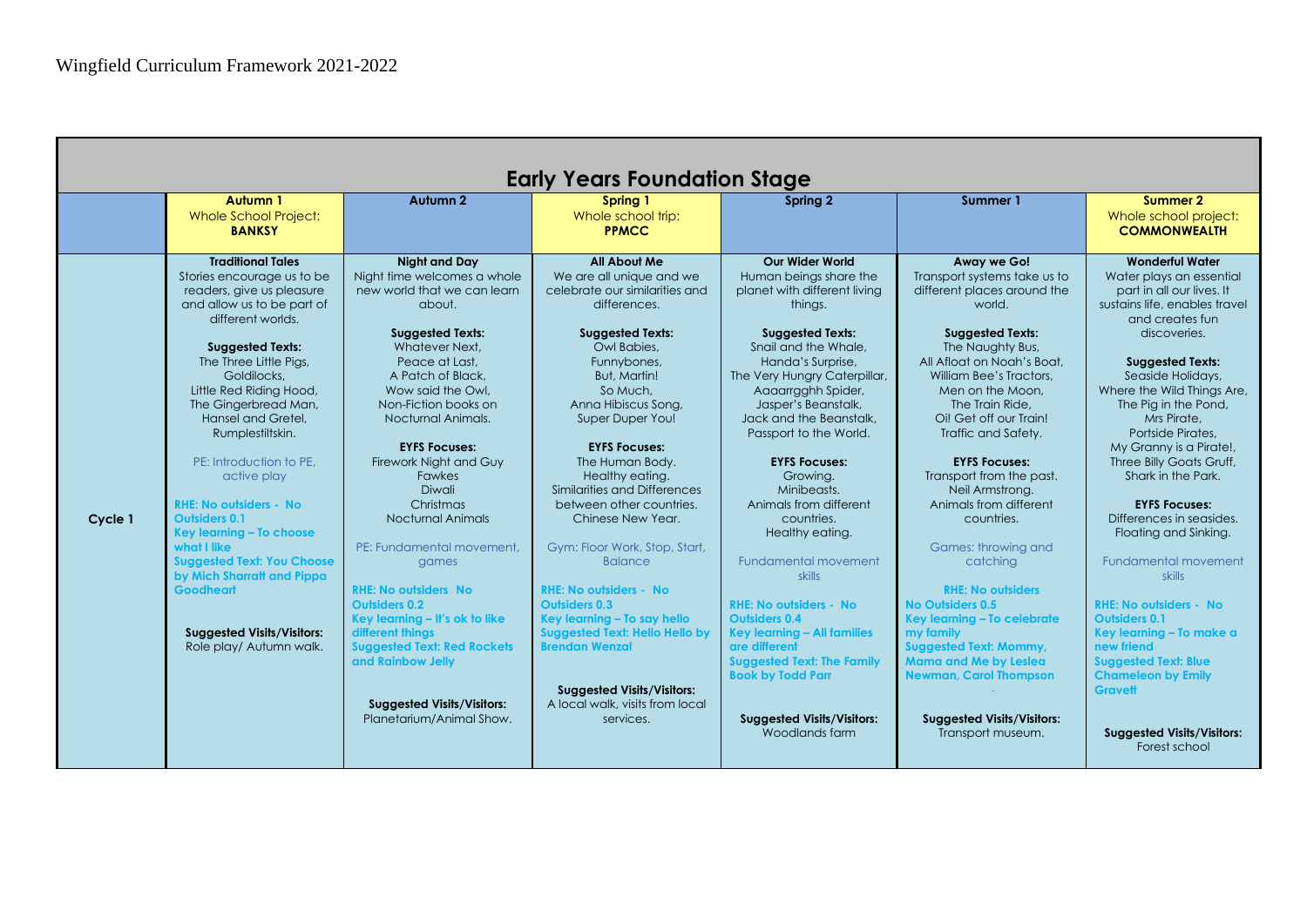$\backslash$ 

|         | <b>Traditional Tales</b>          | <b>Winter Lights</b>               | People who help us                    | <b>Animal Adventure</b>            | Our world and beyond              | <b>Rhythm and Rainbows</b>        |
|---------|-----------------------------------|------------------------------------|---------------------------------------|------------------------------------|-----------------------------------|-----------------------------------|
|         | Stories pave the way to           | People recognise important         | People in our community               | Animals have evolved and           | Each planet in our Solar          | Music and art represent our       |
|         | imaginary worlds.                 | events through celebrations        | provide support and help for          | changed throughout time!           | System is unique, especially      | feelings and ideas in             |
|         |                                   | and traditions.                    | us all.                               |                                    | Earth the only planet with life!  | creative ways.                    |
|         | <b>Suggested Texts:</b>           |                                    |                                       | <b>Suggested Texts:</b>            |                                   |                                   |
|         | Three Billy Goats Gruff,          | <b>Suggested Texts:</b>            | <b>Suggested Texts:</b>               | Handa's Surprise,                  | <b>Suggested Texts:</b>           | <b>Suggested Texts:</b>           |
|         | Goldilocks.                       | Whatever Next.                     | Jobs People Do,                       | Snail and the Whale.               | Men on the Moon.                  | Mouse Paint,                      |
|         | Little Red Riding Hood,           | Peace at Last.                     | Our Local Area.                       | Monkey Puzzle,                     | Beegu,                            | All Join In!                      |
|         | The Gingerbread Man,              | A Patch of Black,                  | Jolly Postman,                        | The Gruffalo.                      | First Big Book of Space,          | Rainbow Fish.                     |
|         | Hansel and Gretel,                | Owl Babies.                        | Cops and Robbers,                     | Bumposaurus,                       | The Very Hungry Caterpillar,      | Tanka Tanka Skunk!.               |
|         | Rumplestiltskin.                  |                                    | Three Little Pigs,                    | Dinosaurs in Underpants,           | Jasper's Beanstalk,               | Elmer.                            |
|         |                                   | <b>EYFS Focuses:</b>               | Naughty Bus,                          | If the Dinosaurs Came Back.        | Jack and the Beanstalk,           | Katie and the Sunflowers.         |
|         | PE: Introduction to PE.           | Firework Night and Guy             | Rosie's Walk.                         |                                    | Aaaarrgghh Spider,                | Brown Bear, Brown Bear,           |
|         | active play                       | <b>Fawkes</b>                      |                                       | <b>EYFS Focuses:</b>               | Oliver's Vegetables.              | Vincent's Starry Night.           |
|         |                                   | Diwali                             | <b>EYFS Focuses:</b>                  | Changes throughout time.           |                                   |                                   |
|         | <b>RHE: No outsiders - No</b>     | Christmas                          | Florence Nightingale.                 | Animals from different             | <b>EYFS Focuses:</b>              | <b>EYFS Focuses:</b>              |
|         | <b>Outsiders 0.1</b>              | <b>Nocturnal Animals</b>           | Our local area.                       | countries.                         | Growing.                          | Artists.                          |
| Cycle 2 | Key learning - To choose          |                                    | Chinese New Year.                     |                                    | Healthy eating.                   |                                   |
|         | what I like                       | PE: Fundamental movement.          |                                       | <b>Gym: Explore Apparatus</b>      | Minibeasts.                       | Dance:                            |
|         | <b>Suggested Text: You Choose</b> | games                              | Dance: Linking movements              |                                    | Neil Armstrong.                   |                                   |
|         | by Mich Sharratt and Pippa        |                                    |                                       | <b>RHE: No outsiders - No</b>      |                                   | <b>RHE: No outsiders - No</b>     |
|         | <b>Goodheart</b>                  | <b>RHE: No outsiders No</b>        | <b>RHE: No outsiders - No</b>         | <b>Outsiders 0.4</b>               | Games: jumping and throwing       | <b>Outsiders 0.1</b>              |
|         |                                   | <b>Outsiders 0.2</b>               | <b>Outsiders 0.3</b>                  | <b>Key learning - All families</b> |                                   | Key learning - To make a          |
|         | <b>Suggested Visits/Visitors:</b> | Key learning - It's ok to like     | Key learning - To say hello           | are different                      | <b>RHE: No outsiders</b>          | new friend                        |
|         | Role play/ Autumn walk.           | different things                   | <b>Suggested Text: Hello Hello by</b> | <b>Suggested Text: The Family</b>  | No Outsiders 0.5                  | <b>Suggested Text: Blue</b>       |
|         |                                   | <b>Suggested Text: Red Rockets</b> | <b>Brendan Wenzal</b>                 | <b>Book by Todd Parr</b>           | Key learning - To celebrate       | <b>Chameleon by Emily</b>         |
|         |                                   | and Rainbow Jelly                  |                                       |                                    | my family                         | <b>Gravett</b>                    |
|         |                                   |                                    | <b>Suggested Visits/Visitors:</b>     | <b>Suggested Visits/Visitors:</b>  | <b>Suggested Text: Mommy,</b>     |                                   |
|         |                                   | <b>Suggested Visits/Visitors:</b>  | A local walk, Police                  | Woodlands farm, Horniman           | <b>Mama and Me by Leslea</b>      | <b>Suggested Visits/Visitors:</b> |
|         |                                   | Planetarium/Animal Show.           | School Nurse.                         | Museum.                            | <b>Newman, Carol Thompson</b>     | Art gallery.                      |
|         |                                   |                                    |                                       |                                    |                                   |                                   |
|         |                                   |                                    |                                       |                                    | <b>Suggested Visits/Visitors:</b> |                                   |
|         |                                   |                                    |                                       |                                    | Planetarium, Woodlands farm.      |                                   |
|         |                                   |                                    |                                       |                                    |                                   |                                   |
|         |                                   |                                    |                                       |                                    |                                   |                                   |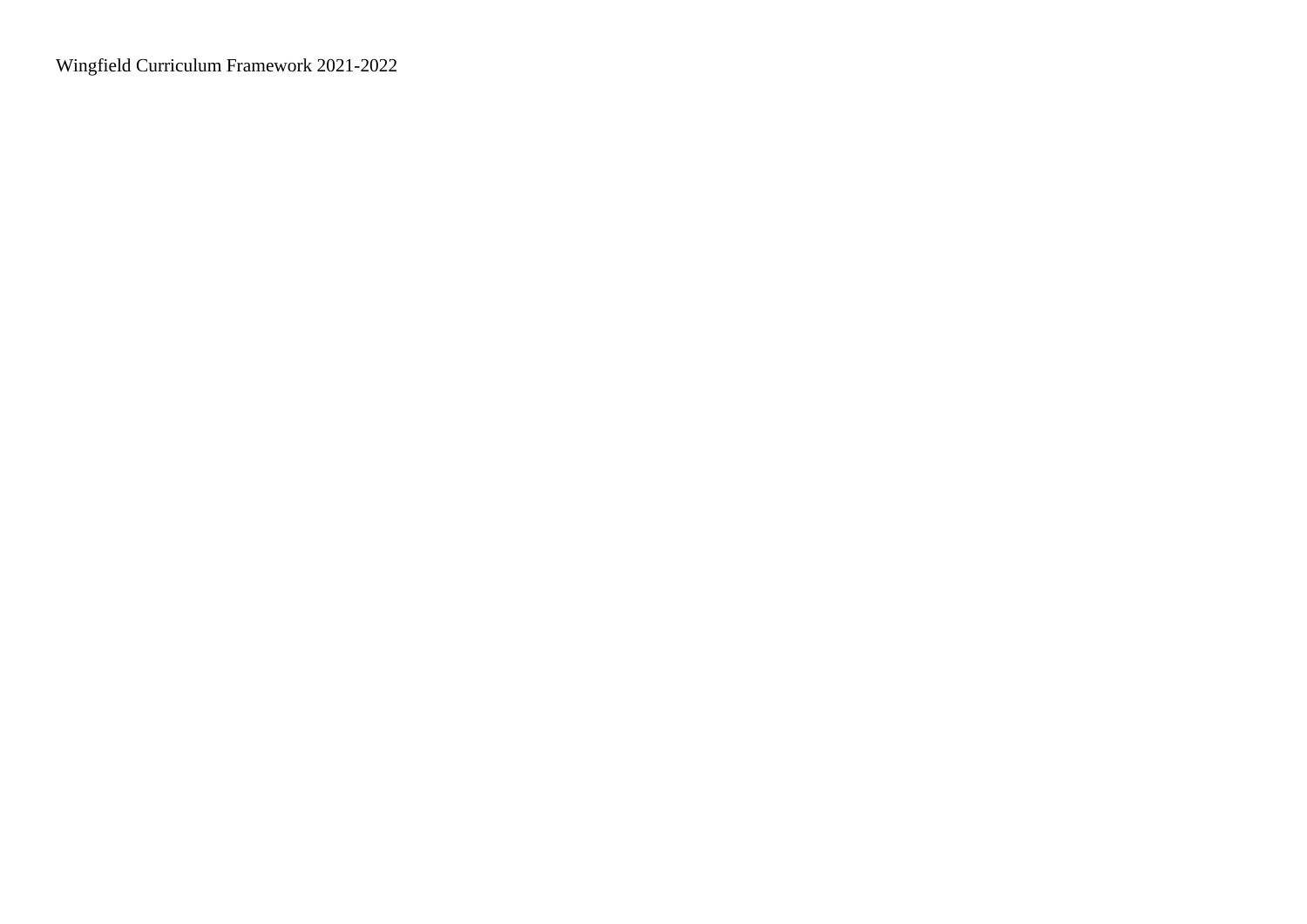|        |                                                                                                                                                                                                                                                                                                                                                                                                                                                                                                                                                                                                                                                                                                                                                                                                             |                                                                                                                                                                                                                                                                                                                                                                                                                                                                                                                                                                                                                                                                                                                                                                                                                                             | <b>Key Stage 1</b>                                                                                                                                                                                                                                                                                                                                                                                                                                                                                                                                                                                                                                                                                                                                                                                                                         |                                                                                                                                                                                                                                                                                                                                                                                                                                                                                                                                                                                                                                                                                                                                                                           |                                                                                                                                                                                                                                                                                                                                                                                                                                                                                                                                                                                                                                                                                                                                                                                                                                                                                                   |                                                                                                                                                                                                                                                                                                                                                                                                                                                                                                                                                                                                                                                                                                                                     |
|--------|-------------------------------------------------------------------------------------------------------------------------------------------------------------------------------------------------------------------------------------------------------------------------------------------------------------------------------------------------------------------------------------------------------------------------------------------------------------------------------------------------------------------------------------------------------------------------------------------------------------------------------------------------------------------------------------------------------------------------------------------------------------------------------------------------------------|---------------------------------------------------------------------------------------------------------------------------------------------------------------------------------------------------------------------------------------------------------------------------------------------------------------------------------------------------------------------------------------------------------------------------------------------------------------------------------------------------------------------------------------------------------------------------------------------------------------------------------------------------------------------------------------------------------------------------------------------------------------------------------------------------------------------------------------------|--------------------------------------------------------------------------------------------------------------------------------------------------------------------------------------------------------------------------------------------------------------------------------------------------------------------------------------------------------------------------------------------------------------------------------------------------------------------------------------------------------------------------------------------------------------------------------------------------------------------------------------------------------------------------------------------------------------------------------------------------------------------------------------------------------------------------------------------|---------------------------------------------------------------------------------------------------------------------------------------------------------------------------------------------------------------------------------------------------------------------------------------------------------------------------------------------------------------------------------------------------------------------------------------------------------------------------------------------------------------------------------------------------------------------------------------------------------------------------------------------------------------------------------------------------------------------------------------------------------------------------|---------------------------------------------------------------------------------------------------------------------------------------------------------------------------------------------------------------------------------------------------------------------------------------------------------------------------------------------------------------------------------------------------------------------------------------------------------------------------------------------------------------------------------------------------------------------------------------------------------------------------------------------------------------------------------------------------------------------------------------------------------------------------------------------------------------------------------------------------------------------------------------------------|-------------------------------------------------------------------------------------------------------------------------------------------------------------------------------------------------------------------------------------------------------------------------------------------------------------------------------------------------------------------------------------------------------------------------------------------------------------------------------------------------------------------------------------------------------------------------------------------------------------------------------------------------------------------------------------------------------------------------------------|
|        | Autumn 1<br><b>Whole School Project:</b><br><b>BANKSY</b>                                                                                                                                                                                                                                                                                                                                                                                                                                                                                                                                                                                                                                                                                                                                                   | <b>Autumn 2</b>                                                                                                                                                                                                                                                                                                                                                                                                                                                                                                                                                                                                                                                                                                                                                                                                                             | Spring 1<br>Whole school trip:<br><b>PPMCC</b>                                                                                                                                                                                                                                                                                                                                                                                                                                                                                                                                                                                                                                                                                                                                                                                             | Spring 2                                                                                                                                                                                                                                                                                                                                                                                                                                                                                                                                                                                                                                                                                                                                                                  | Summer 1                                                                                                                                                                                                                                                                                                                                                                                                                                                                                                                                                                                                                                                                                                                                                                                                                                                                                          | Summer 2<br>Whole school project:<br><b>COMMONWEALTH</b>                                                                                                                                                                                                                                                                                                                                                                                                                                                                                                                                                                                                                                                                            |
| Year 1 | <b>Toys</b><br>Toys reflect personal identity<br>and local culture.<br><b>Guided Questions:</b><br>What makes a good toy?<br>How are toys made?<br>How have toys changed?<br>Science: Working<br>Scientifically; Everyday<br><b>Materials</b><br><b>Computing: digital learning,</b><br>Internet safety<br><b>RE:</b> Hinduism - Diwali<br><b>RHE:</b> School Values<br>Responsibility and respect,<br><b>Relationships</b><br><b>P.E.:</b> Fundamental<br>Movement Skills/ games<br>and OOA/ team building<br>$DT - Textiles$<br>$Art - Drawing$<br><b>History:</b> Toys changes over<br>time<br>Places in the locality<br>(houses/dolls house)<br>Suggested texts: Pinocchio,<br>The Velveteen Rabbit, Old<br><b>Bear</b><br>Suggested visits: A local<br>teddy bears picnic. Toy<br>Museum Bethnal Green | <b>Natural Explorers</b><br>People understand the world<br>around them through<br>investigation and exploration.<br><b>Guided Questions:</b><br>How do we find out about the<br>world?<br>How do we use our senses?<br>How do living things adapt?<br>Science: Working<br><b>Scientifically; Animals</b><br>including humans<br><b>Computing: digital learning,</b><br>Internet safety, coding<br>RE: Christianity - Birth of Jesus,<br>Christmas<br>l <b>usic -</b> Performancel<br><b>RHE:</b> School Values Peace<br>and Tolerance, Health and<br>well being<br><b>P.E.:</b> Fundamental Movement<br>Skills/ games and Games - net<br>and wall<br>DT-Food<br><b>Art - Sculpture/ printing</b><br>:ontinents and<br>Oceans<br>Suggested Texts: Lost and<br>Found, Space Tortoise<br><b>Suggested visits:</b><br>Greenwich Maritime Museum | Adventures at sea<br>Journeys across the sea bring<br>discovery and adventure.<br><b>Guided Questions:</b><br>What is a good journey?<br>How do journeys affect<br>people's lives?<br>How do people use the sea?<br>Science: Working<br>Scientifically; Everyday<br><b>Materials</b><br><b>Computing: digital learning,</b><br>Internet safety, coding<br>RE: Islam - Prophet<br>Mohammed<br><b>RHE:</b> School Values Resilience<br>and Honesty, Living in the<br><b>Wider World</b><br><b>P.E.:</b> Gymnastics and<br>Movement (dance)<br><b>DT-Structures</b><br><b>History: C Columbus / Neil</b><br>Armstrong<br><b>Suggested Texts: Pirate</b><br>cruncher, Pirates next door,<br>Christopher Columbus non-<br>fiction text<br>Suggested visit:<br>Prince Phillip Maritime<br>collection Centre<br>A pirate day<br><b>Cutty Sark</b> | <b>Green Fingers</b><br>Caring for animals and<br>plants helps us to look after<br>our world.<br><b>Guided Questions:</b><br>What impact do humans<br>have on living things?<br>What is a plant?<br>How do green things<br>change over time?<br>Science: Working<br><b>Scientifically; Plants</b><br><b>Computing: digital learning,</b><br>Internet safety,<br><b>RE:</b> Christianity - Easter,<br>symbols<br><b>RHE:</b> School Values Kindness<br>and Forgiveness, Heath<br>and well being<br><b>P.E.:</b> Movement (dance)<br>and Gymnastics<br>Art - Van Gogh, Painting<br>and colour<br>eoa.: World Veaetation<br>Suggested Texts: Jack and<br>the Beanstalk, The<br>Enormous Turnip<br><b>Suggested visits: Forest</b><br>school, Sutcliffe Park, Oxleys<br>Woods | <b>African Adventure</b><br>Communities are enriched by<br>their members and the<br>different perspectives they<br>brina.<br><b>Guided Questions:</b><br>What makes an area unique<br>to its community?<br>How does our community link<br>to people in other places in<br>the world?<br>How does where we live<br>affect our daily routines?<br><b>Science-</b> Working Scientifically;<br>Animals including humans<br><b>Computing: digital learning,</b><br>Internet safety, coding<br><b>RE:</b> Who am I? Belonging unit<br><b>RHE:</b> School Values Trust, Living<br>in the wider world<br><b>P.E.:</b> Athletics and Games-<br>striking and fielding<br><b>Art - Printing, textiles -</b><br>Shonibare<br>$DT - Textiles$<br>Contrasting UK with<br>non-European country<br>Suggested Texts: Lila and the<br>Secret of Rain, Handa's<br>Surprise<br><b>Suggested visits:</b><br>Local walk | Circle of Life<br>All living things go through<br>a process of change.<br><b>Guided Questions:</b><br>What is life?<br>How do living things<br>change over time?<br>How do living things grow?<br>Science: Working<br>Scientifically; Seasonal<br>changes<br><b>Computing: digital learning,</b><br>Internet safety, coding<br><b>RE:</b> Islam $-$ Five Pillars<br><b>RHE:</b> School Values<br>Cooperation, Relationships<br><b>P.E.:</b> Athletics and Games -<br>striking and fielding<br><b>DT</b> - Food, being Healthy<br><b>History: Florence</b><br>Nightingale and/or Edith<br>Cavell<br>Suggested Texts: The<br>Enormous Crocodile:<br><b>Tadpoles Promise</b><br><b>Suggested visits:</b><br>Sutcliffe Park insect hunt |
|        |                                                                                                                                                                                                                                                                                                                                                                                                                                                                                                                                                                                                                                                                                                                                                                                                             |                                                                                                                                                                                                                                                                                                                                                                                                                                                                                                                                                                                                                                                                                                                                                                                                                                             |                                                                                                                                                                                                                                                                                                                                                                                                                                                                                                                                                                                                                                                                                                                                                                                                                                            |                                                                                                                                                                                                                                                                                                                                                                                                                                                                                                                                                                                                                                                                                                                                                                           |                                                                                                                                                                                                                                                                                                                                                                                                                                                                                                                                                                                                                                                                                                                                                                                                                                                                                                   |                                                                                                                                                                                                                                                                                                                                                                                                                                                                                                                                                                                                                                                                                                                                     |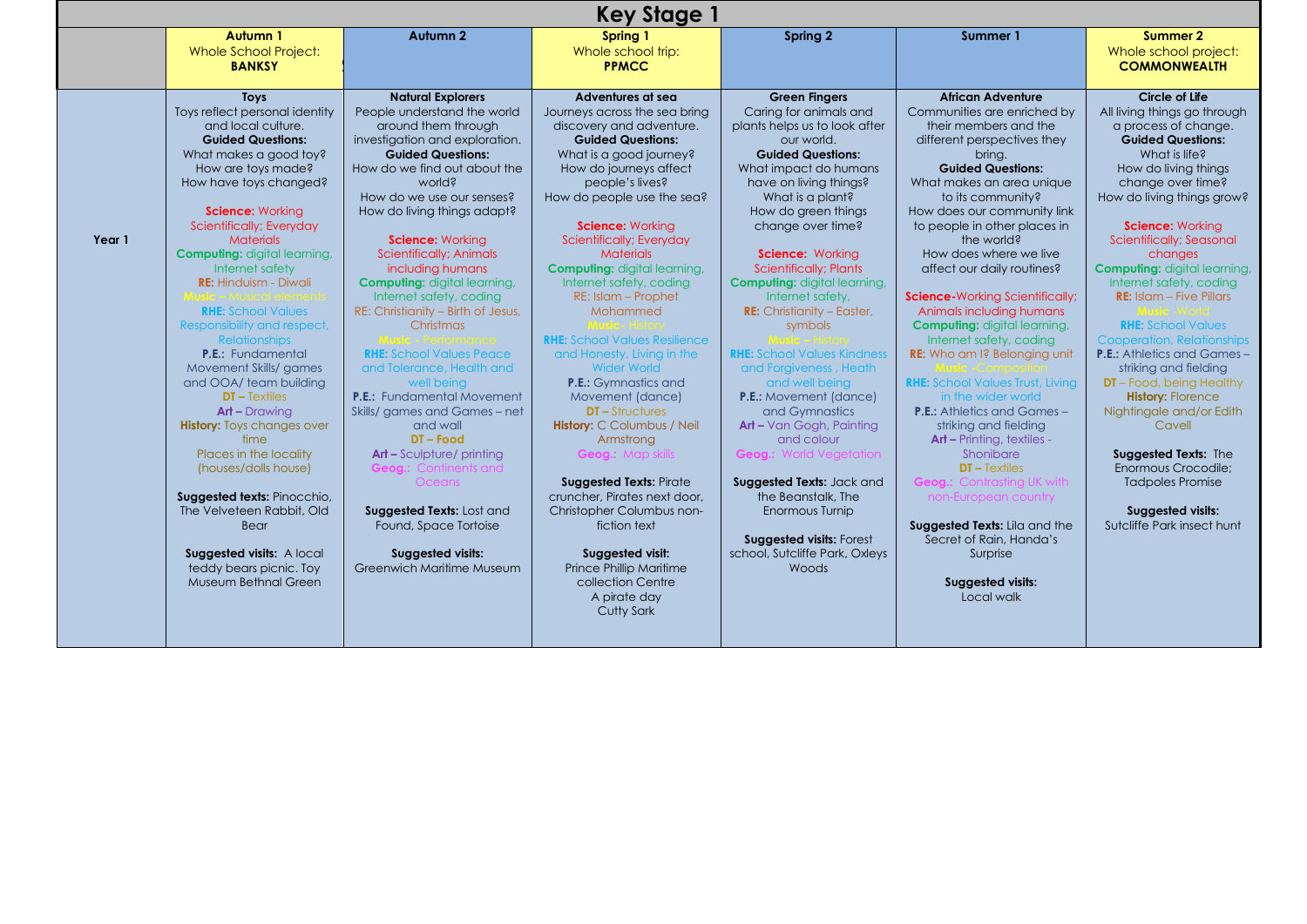|        | <b>Planet Earth</b>                                                                                                           | Fire!                                                          | <b>Heroes and Villains</b>          | <b>The Circus</b>                                                                                |
|--------|-------------------------------------------------------------------------------------------------------------------------------|----------------------------------------------------------------|-------------------------------------|--------------------------------------------------------------------------------------------------|
|        | Different animals have unique characteristics that enable                                                                     | The earth's natural elements                                   | Imagination is a powerful           | Understanding how humans use forces to create different                                          |
|        | them to interact with their environment.                                                                                      | affect people in different                                     | tool for extending our ability      | movements. Understand how things move in the way they                                            |
|        |                                                                                                                               | ways.                                                          | to think, create and express        | do.                                                                                              |
|        | Guiding Questions: What is a habitat? How do animals and                                                                      |                                                                | ourselves.                          |                                                                                                  |
|        | humans adapt to survive (unique characteristics)? How are                                                                     | <b>Guiding Questions: What are</b>                             |                                     | Guiding Questions: What is a force? How do forces affect                                         |
|        | animals similar or different to each other? How can animals                                                                   | the different elements? How                                    | <b>Guiding Questions: What is</b>   | movement? How are forces used in the world around us?                                            |
|        | be grouped? What do animals need to survive?                                                                                  | do the elements impact on                                      | imagination? How do                 | How do things move?                                                                              |
|        |                                                                                                                               | life <sub>5</sub>                                              | people use their                    |                                                                                                  |
|        | <b>Science:</b> Working Scientifically;                                                                                       | What use is fire in today's                                    | imagination? What is a              | Science: Working Scientifically; Uses of everyday materials                                      |
|        | living things and their habitats                                                                                              | society?                                                       | villain? What makes a               | <b>Science: Plants</b>                                                                           |
|        | <b>Science:</b> Animals including humans (Animal groups)                                                                      |                                                                | hero? Do you know any               | <b>Computing:</b> digital learning, Internet safety, coding                                      |
|        | <b>Computing:</b> digital learning, Internet safety, coding                                                                   | Science: Working                                               | real life heroes?                   | <b>RE:</b> Sikhism - Guru Nanak and teachings                                                    |
|        | <b>RE:</b> Hinduism - Hindu Worship                                                                                           | Scientifically: Use of and                                     |                                     | <b>RE:</b> Sikhism – Sikh teaching and life                                                      |
|        | <b>RE:</b> Christianity - A Local Church                                                                                      | <b>Changing Materials</b>                                      | Science: Working                    | <b>Music -Composition</b>                                                                        |
|        | <b>Music - Elements</b>                                                                                                       | <b>Computing: digital learning,</b>                            | Scientifically; Animals inc         | <b>Music - World music</b>                                                                       |
|        | <b>Music</b> - Performance                                                                                                    | Internet safety, coding                                        | Humans (Offspring, growing,         | <b>RHE:</b> School Values Trust, Health and well being                                           |
|        | <b>RHE:</b> School Values Responsibility and Respect Relationships                                                            | <b>RE:</b> Celebrations Unit                                   | hygiene)                            | <b>RHE:</b> School Values Cooperation, Health and well being<br><b>P.E.:</b> Athletics and Games |
|        | <b>RHE:</b> School Values Peace and Tolerance, Relationships<br><b>P.E.:</b> Fundamental Movement Skills/ Games and OOA/ team | <b>Music - History</b><br><b>RHE:</b> School Values Resilience | <b>Computing: digital learning,</b> |                                                                                                  |
|        | building                                                                                                                      | and Honesty, Living in the                                     | Internet safety,                    | <b>P.E.:</b> Athletics and Games - Striking and fielding<br><b>DT</b> -Mechanical products       |
|        | <b>P.E.:</b> Fundamental Movement Skills and Games                                                                            | wider world                                                    | <b>RE:</b> Christianity - Jesus the | Art Focus - Painting and colour - O'Keefe, Sculpture                                             |
|        | Art - Printing, collage, Digital Media                                                                                        | <b>P.E.:</b> Gymnastics and                                    | Teacher                             | <b>Geog.:</b> Environments, Hot and Cold                                                         |
| Year 2 | $DT - Textiles$                                                                                                               | Movement (dance)                                               | <b>Music - History</b>              | History: Tim Burners Lee/ William Caxton (Isaac Newton)                                          |
|        | <b>Geog.:</b> The United Kingdom and surrounding seas                                                                         | <b>DT-Structures/Food (Bread)</b>                              | <b>RHE:</b> School Values Kindness  | French: School                                                                                   |
|        | <b>Geog.:</b> Seasons and weather patterns                                                                                    | <b>History: The Great Fire of</b>                              | and Forgiveness, Health and         | <b>French: Sports</b>                                                                            |
|        | <b>History:</b> National traditions (Guy Fawkes)                                                                              | London, how is fire made?                                      | well being                          |                                                                                                  |
|        | <b>French:</b> colours and animals                                                                                            | French: Food                                                   | <b>P.E.:</b> Movement (dance) and   |                                                                                                  |
|        | <b>French:</b> Numbers 0-20                                                                                                   |                                                                | Gymnastics                          |                                                                                                  |
|        |                                                                                                                               |                                                                | <b>Art - Drawing</b>                |                                                                                                  |
|        |                                                                                                                               | <b>Suggested Texts: Non-Fiction</b>                            | <b>Geog.:</b> World maps and        | <b>Suggested Texts:</b> Dumbo, The Greatest Showman, You see a                                   |
|        | Suggested Texts: The Bear and the Piano, Mr Big, Dr Seuss                                                                     | <b>Magic Grandad, Great Fire</b>                               | basic compass directions            | circus (Mike Downs)                                                                              |
|        | (Poetry), nocturnal animals, mixed up animals (non-fiction),                                                                  | of London                                                      | <b>French:</b> Body parts           | Suggested Visits: The circus, cinema                                                             |
|        | Mog time treasury, The Giraffe and the Pelly and Me                                                                           |                                                                |                                     |                                                                                                  |
|        |                                                                                                                               | <b>Suggested Visits: London Fire</b>                           | <b>Suggested Texts: Traction</b>    |                                                                                                  |
|        | <b>Suggested visits:</b>                                                                                                      | <b>Brigade Museum, Lee Fire</b>                                | Man, Fantastic Mr Fox, The          |                                                                                                  |
|        | <b>Prince Phillip Maritime Collection Centre</b>                                                                              | Station                                                        | <b>Twits, The Dunderheads</b>       |                                                                                                  |
|        | Zoo, Mudchute Farm                                                                                                            |                                                                |                                     |                                                                                                  |
|        |                                                                                                                               | <b>Prince Phillip Maritime</b>                                 | <b>Suggested visits: Local</b>      |                                                                                                  |
|        |                                                                                                                               | <b>Collection Centre</b>                                       | <b>Church The Christmas</b>         |                                                                                                  |
|        |                                                                                                                               |                                                                | journey, Theatre/cinema             |                                                                                                  |
|        |                                                                                                                               |                                                                | Royal Naval College - Myths         |                                                                                                  |
|        |                                                                                                                               |                                                                | and Masks                           |                                                                                                  |
|        |                                                                                                                               |                                                                |                                     |                                                                                                  |
|        |                                                                                                                               |                                                                |                                     |                                                                                                  |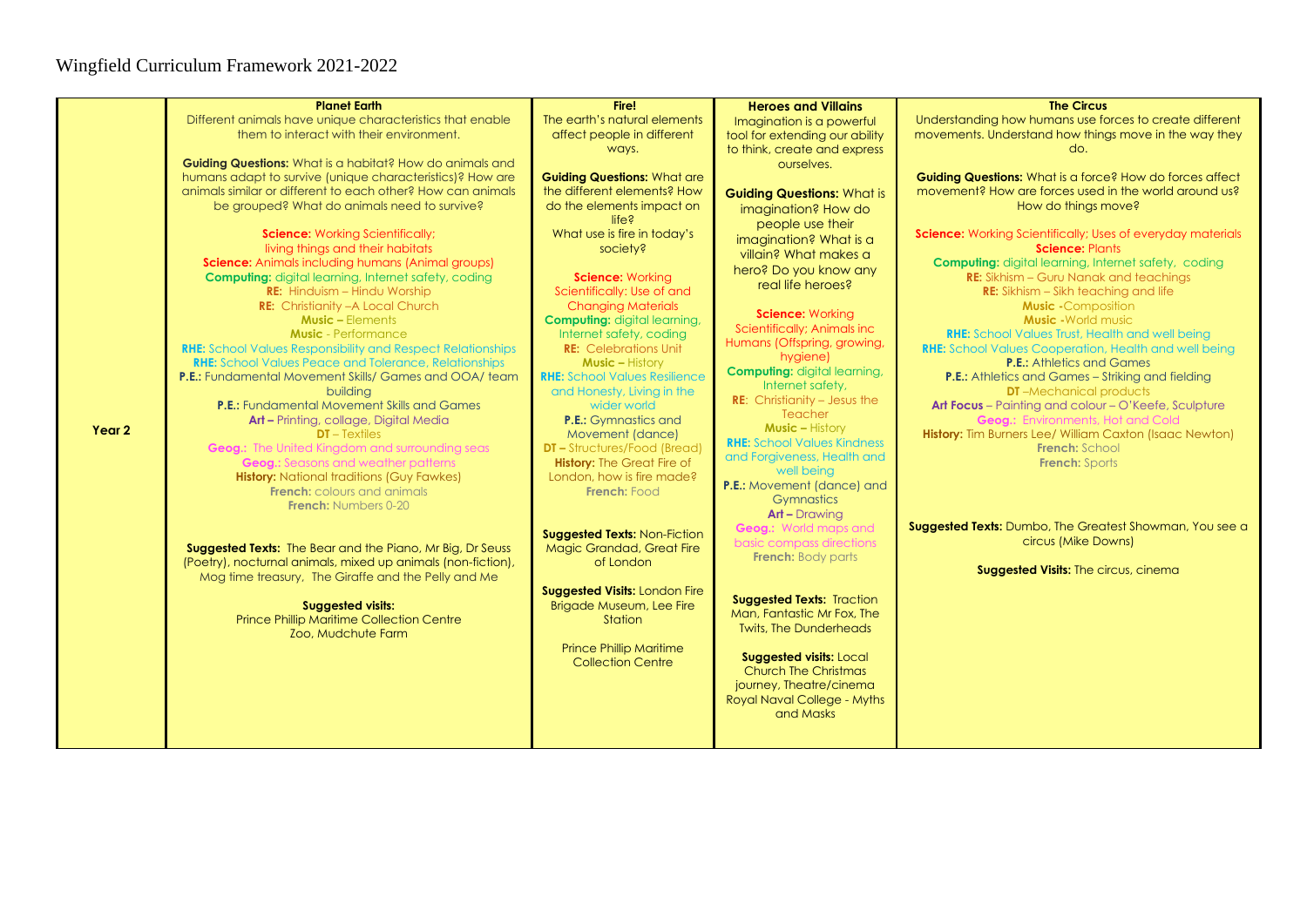|                   |                                                                                                                                                                                                                                                                                                                                                                                                                                                                                                                                                                                                                                                                                                                                                                                                                                                                                                                                                           |                                                                                                                                                                                                                                                                                                                                                                                                                                                                                                                                                                                                                                                                                                                                                                                                                                                                                                                                                                                         | <b>Lower Key Stage 2</b>                                                                                                                                                                                                                                                                                                                                                                                                                                                                                                                                                                                                                                                                                                                                                                                                                                                                                                                                                                                                                        |                                                                                                                                                                                                                                                                                                                                                                                                                                                                                                                                                                                                                                                                                                                                                                                                                                                                                                                                                                                                                    |                                                                                                                                                                                                                                                                                                                                                                                                                                                                                                                                                                                                                                                                                                                                                                                                                                                                                                            |                                                                                                                                                                                                                                                                                                                                                                                                                                                                                                                                                                                                                                                                                                                                                                                                                                                                                                                                         |
|-------------------|-----------------------------------------------------------------------------------------------------------------------------------------------------------------------------------------------------------------------------------------------------------------------------------------------------------------------------------------------------------------------------------------------------------------------------------------------------------------------------------------------------------------------------------------------------------------------------------------------------------------------------------------------------------------------------------------------------------------------------------------------------------------------------------------------------------------------------------------------------------------------------------------------------------------------------------------------------------|-----------------------------------------------------------------------------------------------------------------------------------------------------------------------------------------------------------------------------------------------------------------------------------------------------------------------------------------------------------------------------------------------------------------------------------------------------------------------------------------------------------------------------------------------------------------------------------------------------------------------------------------------------------------------------------------------------------------------------------------------------------------------------------------------------------------------------------------------------------------------------------------------------------------------------------------------------------------------------------------|-------------------------------------------------------------------------------------------------------------------------------------------------------------------------------------------------------------------------------------------------------------------------------------------------------------------------------------------------------------------------------------------------------------------------------------------------------------------------------------------------------------------------------------------------------------------------------------------------------------------------------------------------------------------------------------------------------------------------------------------------------------------------------------------------------------------------------------------------------------------------------------------------------------------------------------------------------------------------------------------------------------------------------------------------|--------------------------------------------------------------------------------------------------------------------------------------------------------------------------------------------------------------------------------------------------------------------------------------------------------------------------------------------------------------------------------------------------------------------------------------------------------------------------------------------------------------------------------------------------------------------------------------------------------------------------------------------------------------------------------------------------------------------------------------------------------------------------------------------------------------------------------------------------------------------------------------------------------------------------------------------------------------------------------------------------------------------|------------------------------------------------------------------------------------------------------------------------------------------------------------------------------------------------------------------------------------------------------------------------------------------------------------------------------------------------------------------------------------------------------------------------------------------------------------------------------------------------------------------------------------------------------------------------------------------------------------------------------------------------------------------------------------------------------------------------------------------------------------------------------------------------------------------------------------------------------------------------------------------------------------|-----------------------------------------------------------------------------------------------------------------------------------------------------------------------------------------------------------------------------------------------------------------------------------------------------------------------------------------------------------------------------------------------------------------------------------------------------------------------------------------------------------------------------------------------------------------------------------------------------------------------------------------------------------------------------------------------------------------------------------------------------------------------------------------------------------------------------------------------------------------------------------------------------------------------------------------|
|                   | Autumn 1<br><b>Whole School Project:</b><br><b>BANKSY</b>                                                                                                                                                                                                                                                                                                                                                                                                                                                                                                                                                                                                                                                                                                                                                                                                                                                                                                 | Autumn 2                                                                                                                                                                                                                                                                                                                                                                                                                                                                                                                                                                                                                                                                                                                                                                                                                                                                                                                                                                                | Spring 1<br>Whole school trip:<br><b>PPMCC</b>                                                                                                                                                                                                                                                                                                                                                                                                                                                                                                                                                                                                                                                                                                                                                                                                                                                                                                                                                                                                  | Spring 2                                                                                                                                                                                                                                                                                                                                                                                                                                                                                                                                                                                                                                                                                                                                                                                                                                                                                                                                                                                                           | Summer 1                                                                                                                                                                                                                                                                                                                                                                                                                                                                                                                                                                                                                                                                                                                                                                                                                                                                                                   | Summer 2<br>Whole school project:<br><b>COMMONWEALTH</b>                                                                                                                                                                                                                                                                                                                                                                                                                                                                                                                                                                                                                                                                                                                                                                                                                                                                                |
| Year <sub>3</sub> | On the Move<br>Transportation systems are<br>directly related to the needs of a<br>community.<br><b>Guided Questions:</b><br>How do people move from one<br>place to another?<br>How do particular forms of<br>transport develop?<br>How do transport systems reflect<br>the community they serve?<br><b>Science:</b> Working Scientifically,<br>Forces and magnets<br><b>Computing:</b> digital learning,<br>Internet safety,<br><b>RE:</b> Sikhism - The Gudwara<br><b>Music -</b> Musical elements<br><b>RHE:</b> School Values responsibility<br>and Respect, relationships<br><b>P.E.:</b> Games – invasion and<br>OOA/teambuilding<br><b>DT</b> -mechanisms<br><b>Geog.:</b> The United Kingdom<br><b>Compass Points</b><br><b>French:</b> Animals, colours and<br>numbers<br>Suggested Texts: Non-Fiction,<br>Into the Forest, Kensuke's<br>Kingdom, My Name is not a<br>Refugee/ No1 Car Spotter<br>Suggested visits: London<br>Transport Museum, | The Stone Age<br>Ancient civilisations help<br>people to understand the<br>modern world.<br><b>Guided Questions:</b><br>What was life like for a stone<br>age person?<br>How were natural resources<br>used for survival?<br>How have we built upon ideas<br>from the past?<br><b>Science:</b> Working Scientifically,<br><b>Rocks</b><br><b>Computing: digital learning,</b><br>Internet safety, coding<br><b>RE:</b> Christianity- The Bible<br><b>Music - Performance</b><br><b>RHE:</b> School Values Peace and<br><b>Tolerance, Health and well</b><br>being<br><b>P.E.:</b> Games – invasion and<br>Games-Net and wall<br><b>Art-</b> Painting and colour -<br>Seurat<br><b>History:</b> The Stone, Bronze and<br>Iron Age<br><b>French:</b> Greetings and feelings<br>Suggested Texts: Stone Age<br>Boy/ The Ice Palace/ The<br>Secret World of Polly Flint/ The<br>Stone Age Hunters, Gatherers<br>and Woolly Mammoths<br>Suggested visits: Greenwich<br><b>Heritage Centre</b> | Mexico<br>Individuals and groups bring<br>different perspectives to the<br>culture of a community.<br><b>Guided questions:</b><br>How has life developed over<br>the centuries?<br>How does life in North America<br>differ from the UK?<br>What do artefacts and<br>resources tell us about the<br>past?<br><b>Science:</b> Working Scientifically,<br><b>Animals inc Humans</b><br><b>Computing:</b> digital learning,<br>Internet safety, coding<br><b>RE:</b> Judaism - The Shabbat<br><b>Music - History</b><br><b>RHE:</b> School Values Resilience<br>and Honesty, Relationships<br><b>P.E.:</b> Gymnastics and<br>Movement (dance)<br><b>Art -</b> Drawing, digital media<br><b>History:</b> Mayan Civilisation<br><b>Geog.: Central American</b><br>Country and comparisons<br><b>French:</b> Dates and birthdays<br>Suggested Texts: The Tear<br>Thief/Rain Player/ A Moment in<br>Time/ Kaspar, Prince of Cats<br>Suggested visits:<br>Prince Phillip Maritime<br><b>Collection Centre</b><br>Latin American Dance group<br>visitors | <b>The Romans</b><br>Ancient civilisations help<br>people to understand the<br>modern world.<br><b>Guided Questions:</b><br>What is an Empire?<br>How do individuals shape an<br>Empire?<br>How have we built upon<br>ideas from the past?<br><b>Science: Working</b><br>Scientifically, Light<br><b>Computing: digital learning,</b><br>Internet safety,<br><b>RE:</b> Christianity - Local<br>Christian places of worship<br><b>Music History</b><br><b>RHE:</b> School Values Kindness<br>and Forgiveness, Living in<br>the wider world<br><b>P.E.:</b> Movement (dance and<br>Gymnastics<br><b>DT</b> -structures<br><b>Art - Textiles/collage</b><br><b>History:</b> The Roman Empire.<br><b>Julius Caesar</b><br><b>French:</b> age and description<br>Suggested Texts: Romulus<br>and Remus/Boudicca/<br>Egypt with a Magnifying<br>Glass/The Orchard Book of<br>Roman Myths/<br>The Time Travelling Cat and<br>the Roman Eagle/ Meet the<br>Ancient Romans<br>Suggested visits:<br>National History Museum | <b>Mighty Mountains</b><br>Mountains shape the culture<br>and lifestyle of people in the<br>surrounding area.<br><b>Guided questions:</b><br>How do different terrains serve<br>their purpose?<br>How are natural resources<br>distributed across the world?<br>How does the climate affect a<br>specific location?<br><b>Science:</b> Working Scientifically,<br><b>Plants</b><br><b>Computing: digital learning,</b><br>Internet safety, coding<br><b>RE:</b> Buddhism - The Buddha<br><b>Music -Composition</b><br><b>RHE:</b> School Values Trust,<br>Health and well being<br><b>P.E.:</b> Athletics and Games -<br>Striking and fielding<br><b>Art-Sculpture</b><br><b>Geog.:</b> Climate Zones and<br>mountains<br><b>French:</b> My family<br>Suggested Texts: Fly Eagle Fly/<br>The Street Beneath My Feet/<br>The Pebble in my Pocket/ This<br>Moose Belongs to Me<br>Suggested visits: Box Hill | <b>Global Gardens</b><br>Living things have certain<br>requirements in order to<br>grow and stay healthy.<br><b>Guided Questions:</b><br>How are planets similar and<br>different?<br>What does a plant need to<br>grow and be healthy?<br>How do plants survive and<br>reproduce?<br><b>Science: Working</b><br>Scientifically, Plants<br><b>Computing: digital learning,</b><br>Internet safety,<br><b>RE -: Hinduism - Hindu Life</b><br><b>Music - world</b><br><b>RHE:</b> School Values<br>cooperation, Health and<br>well being<br><b>P.E.:</b> Athletics and Games-<br>Striking and fielding<br><b>DT</b> - Textiles<br><b>Geog:</b> Minerals and natural<br>resources<br>French: what I like and<br>dislike to do<br>Suggested Texts: Window;<br>The Hidden Forest/ The Boy<br>who Grew Dragons/I am<br>the Seed That Grew with the<br><b>Tree</b><br><b>Suggested visits: Science</b><br>Museum - Living Things<br>Exhibition |
|                   |                                                                                                                                                                                                                                                                                                                                                                                                                                                                                                                                                                                                                                                                                                                                                                                                                                                                                                                                                           |                                                                                                                                                                                                                                                                                                                                                                                                                                                                                                                                                                                                                                                                                                                                                                                                                                                                                                                                                                                         |                                                                                                                                                                                                                                                                                                                                                                                                                                                                                                                                                                                                                                                                                                                                                                                                                                                                                                                                                                                                                                                 |                                                                                                                                                                                                                                                                                                                                                                                                                                                                                                                                                                                                                                                                                                                                                                                                                                                                                                                                                                                                                    |                                                                                                                                                                                                                                                                                                                                                                                                                                                                                                                                                                                                                                                                                                                                                                                                                                                                                                            |                                                                                                                                                                                                                                                                                                                                                                                                                                                                                                                                                                                                                                                                                                                                                                                                                                                                                                                                         |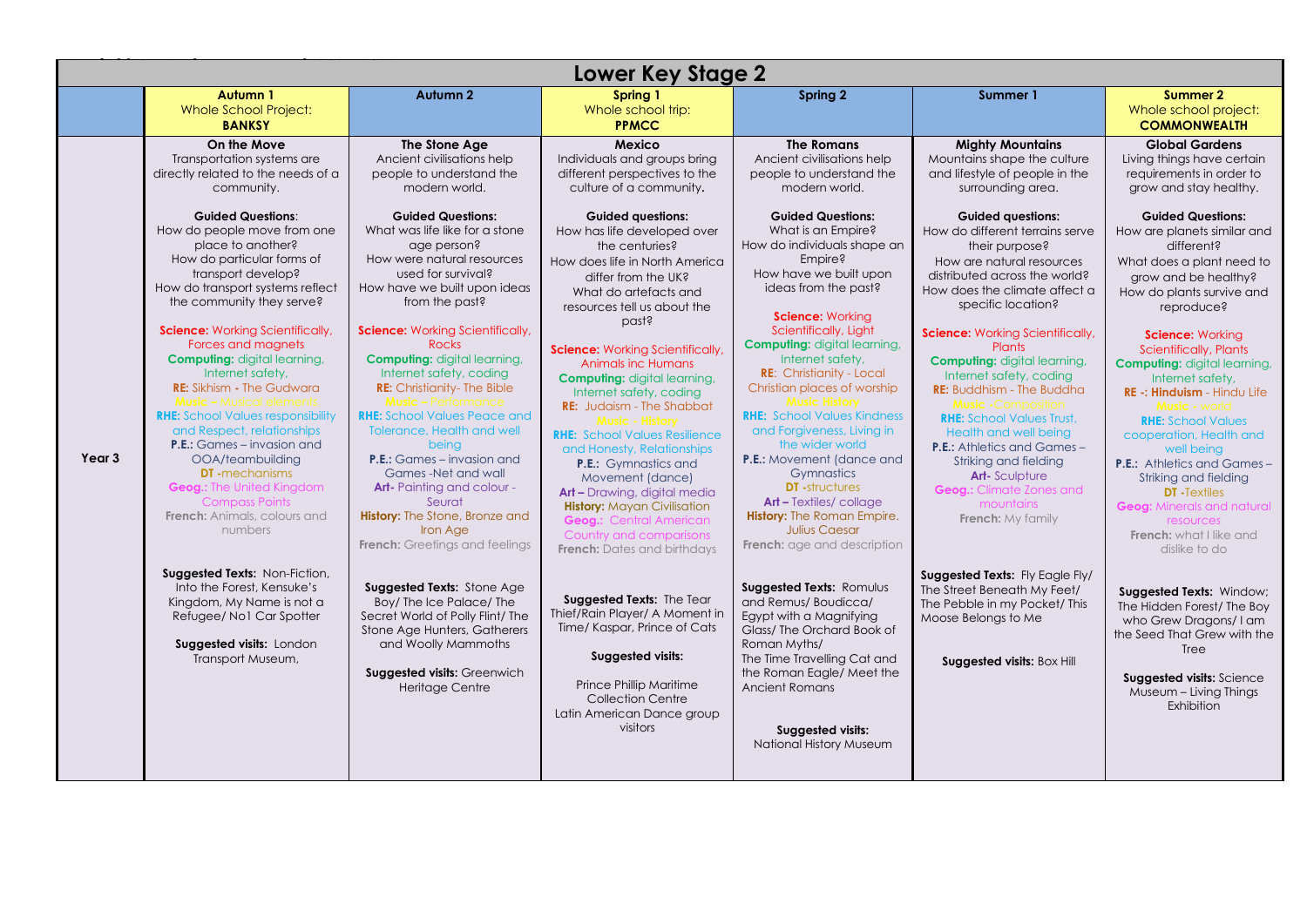|        | <b>Endangered Environments</b>                    | <b>The Golden Age</b>                                                 | <b>The Unsinkable Titanic</b>                       | <b>Invaders and Settlers</b>                              | <b>Fighting Fit!</b>                    | <b>Rise of the Robots</b>                       |
|--------|---------------------------------------------------|-----------------------------------------------------------------------|-----------------------------------------------------|-----------------------------------------------------------|-----------------------------------------|-------------------------------------------------|
|        | Over time, living things need to                  | New understandings about the                                          | Travel and exploration leads to                     | People throughout the ages                                | <b>Making balanced choices</b>          | Harnessing sources of power                     |
|        | adapt to survive.                                 | world lead to changes in                                              | discovery and develops new                          | have sought to expand their                               | about daily routines enables            | has enabled people to                           |
|        |                                                   | cultures and societies.                                               | understandings.                                     | horizons.                                                 | people to have a healthy                | advance the world of                            |
|        | <b>Guiding Questions</b>                          |                                                                       |                                                     |                                                           | lifestyle.                              | technology.                                     |
|        | What is similar or different about                | <b>Guiding Questions</b>                                              | <b>Guiding Questions:</b>                           | <b>Guiding Questions:</b>                                 |                                         |                                                 |
|        | living things ?                                   | What was a good life for a                                            | What motivates people to                            | Why do people migrate?                                    | <b>Guiding Questions:</b>               | <b>Guiding Questions</b>                        |
|        | How are they adapted to their                     | Tudor?                                                                | travel and explore?                                 | How have people been                                      | What is a healthy lifestyle?            | What is power?                                  |
|        | environnent?                                      | How did different classes live in                                     | What challenges does                                | able to expand across the                                 | Why is health important?                | How has power advanced                          |
|        | Who will survive?                                 | the Tudor times?                                                      | exploration bring?                                  | alobe?                                                    | How do our choices affect our           | technology?                                     |
|        |                                                   | How has the past impacted                                             | How do discoveries affect                           | What challenges do settlers                               | lives?                                  | How is power and                                |
|        | <b>Science:</b> Working Scientifically,           | the world today?                                                      | people?                                             | face?                                                     |                                         | technology limited?                             |
|        | Living things and their habitats                  |                                                                       |                                                     |                                                           | <b>Science:</b> Working Scientifically, |                                                 |
|        | <b>Computing: digital learning,</b>               | <b>Science:</b> Working Scientifically,                               | <b>Working Scientifically; States of</b>            | Science: Working                                          | electricity                             | <b>Science: Working</b>                         |
|        | Internet safety,                                  | Sound                                                                 | Matter                                              | Scientifically                                            | <b>Computing: digital learning,</b>     | Scientifically, Electricity                     |
|        | <b>RE:</b> Buddhism - Living as a                 | <b>Computing: digital learning,</b>                                   |                                                     | <b>Animals including Humans</b>                           | Internet safety,                        | <b>Computing: digital learning,</b>             |
|        | <b>Buddhist Unit</b>                              | Internet safety, coding                                               | <b>Computing: digital learning,</b>                 | <b>Computing: digital learning,</b>                       | <b>RE:</b> Islam - Ramadan and Id ul    | Internet safety.                                |
|        |                                                   | <b>RE:</b> Sikhism 2- Belonging to the                                | Internet safety, coding                             | Internet safety, coding                                   | Fitr                                    | <b>RE:</b> Hinduism - Gods and                  |
|        | <b>RHE:</b> School Values Responsibility          | <b>Sikh Community</b>                                                 | <b>RE:</b> Judaism $1 -$ Festivals in the           | <b>RE:</b> Where did the World                            |                                         | <b>Beliefs</b>                                  |
|        | and Respect, health and well                      |                                                                       | <b>Jewish Year</b>                                  | begin? unit                                               | <b>RHE:</b> School Values Trust.        |                                                 |
|        | being                                             | <b>RHE:</b> School Values Peace                                       |                                                     |                                                           | Living in the wider world               | <b>RHE:</b> School Values                       |
| Year 4 | <b>P.E.:</b> Games – invasion and                 | and Tolerance, Relationships                                          | <b>RHE:</b> School Values Resilience                | <b>RHE:</b> School Value kindness                         | <b>P.E.:</b> Athletics and Games -      | Cooperation, Health and                         |
|        | OOA/ teambuilding                                 | <b>P.E.:</b> Games and Net and                                        | and Honesty, Health and well                        | and Forgiveness, Health and                               | striking and Fielding                   | well being                                      |
|        | Art-Painting and colour; Monet                    | Wall games                                                            | being                                               | well being                                                | $DT$ – Food                             | <b>P.E.:</b> Athletics and Games -              |
|        | <b>Geoa.:</b> Different environments              | <b>DT - Structures/ Textiles</b>                                      | <b>P.E.:</b> Gymnastics and                         | <b>P.E.:</b> Movement (dance)                             | <b>History:</b> Changes in an aspect    | striking and Fielding                           |
|        | Biomes and veaetation belts                       | <b>Art - Textiles, drawing</b>                                        | Movement (dance)                                    | and Gymnastics                                            | of local social history                 | <b>DT-Electricity/Structures</b>                |
|        | <b>French:</b> Greetings, feelings and<br>numbers | <b>History: The Tudor Period</b><br><b>French:</b> Months and seasons | $Art - Drawing$ portraits                           | <b>Art-Textiles/collage -</b>                             | <b>Geoa.:</b> Distribution of food and  | Art - Digital media,                            |
|        |                                                   |                                                                       | <b>Geoa.:</b> Time zones. lonaitude<br>and latitude | Ringgold<br><b>History: Britain's settlement</b>          | natural resources<br>French: Food       | sculpture<br><b>Geog.: Distribution natural</b> |
|        |                                                   |                                                                       | <b>French:</b> Weather                              |                                                           |                                         | resources and minerals.                         |
|        | <b>Suggested Texts: The Rainforest/</b>           | Suggested Texts: Macbeth/                                             |                                                     | by Anglo-Saxons and Scots<br><b>Geog.:</b> Continents and |                                         | <b>French:</b> My favourite things              |
|        | The Butterfly Lion/ National Trust:               | The Time-Travelling Cat and                                           |                                                     | countries, compass point                                  | <b>Suggested Texts: George's</b>        |                                                 |
|        | How to Help a Hedghehog and                       | the Tudor Treasure/ Horrible                                          | Suggested Texts: Fiction/ The                       | <b>French: Countries/ Cities</b>                          | Marvellous Medicine, Non-               |                                                 |
|        | Protect a Polar Bear/The Lost                     | Histories-Terrifying Tudors and                                       | <b>Titanic</b>                                      |                                                           | Fiction/ Survivors- David Long          | Suggested Texts: Iron Man/                      |
|        | Words/Flotsam/The Hodgheg                         | <b>Terrible Tudors/ William</b>                                       |                                                     |                                                           |                                         | Non-Fiction/Operation                           |
|        |                                                   | Shakespeare Scenes from the                                           | <b>Suggested visits: Prince Philip</b>              | Suggested Texts: Beowulf;                                 | <b>Suggested visits:</b>                | Gadgetman/Runaway                               |
|        |                                                   | Life of the World's Greatest                                          | <b>Maritime Collection Centre</b>                   | Asterix and Thor comics/                                  | Making Pizza at the 02                  | Robot                                           |
|        | Suggested visits: Royal Institute                 | Writer                                                                |                                                     | Max and the Millions/ A                                   | Visit from Dentist, visit to the        |                                                 |
|        | Lecture-Building Circuits                         |                                                                       |                                                     | World of Cities/ The Journey                              | gym                                     | <b>Suggested visits:</b>                        |
|        | Tump 53                                           | <b>Suggested visits:</b>                                              |                                                     |                                                           |                                         | Science Museum                                  |
|        |                                                   | <b>Maritime Museum</b>                                                |                                                     | <b>Suggested visits:</b>                                  |                                         |                                                 |
|        |                                                   | The Globe Theatre                                                     |                                                     | <b>Bowles Trip (TBC)</b>                                  |                                         |                                                 |
|        |                                                   | <b>Hall Place-Bexley</b>                                              |                                                     | <b>Prince Phillip Maritime</b>                            |                                         |                                                 |
|        |                                                   | <b>Greenwich Heritage Centre</b>                                      |                                                     | <b>Collection Centre</b>                                  |                                         |                                                 |
|        |                                                   |                                                                       |                                                     |                                                           |                                         |                                                 |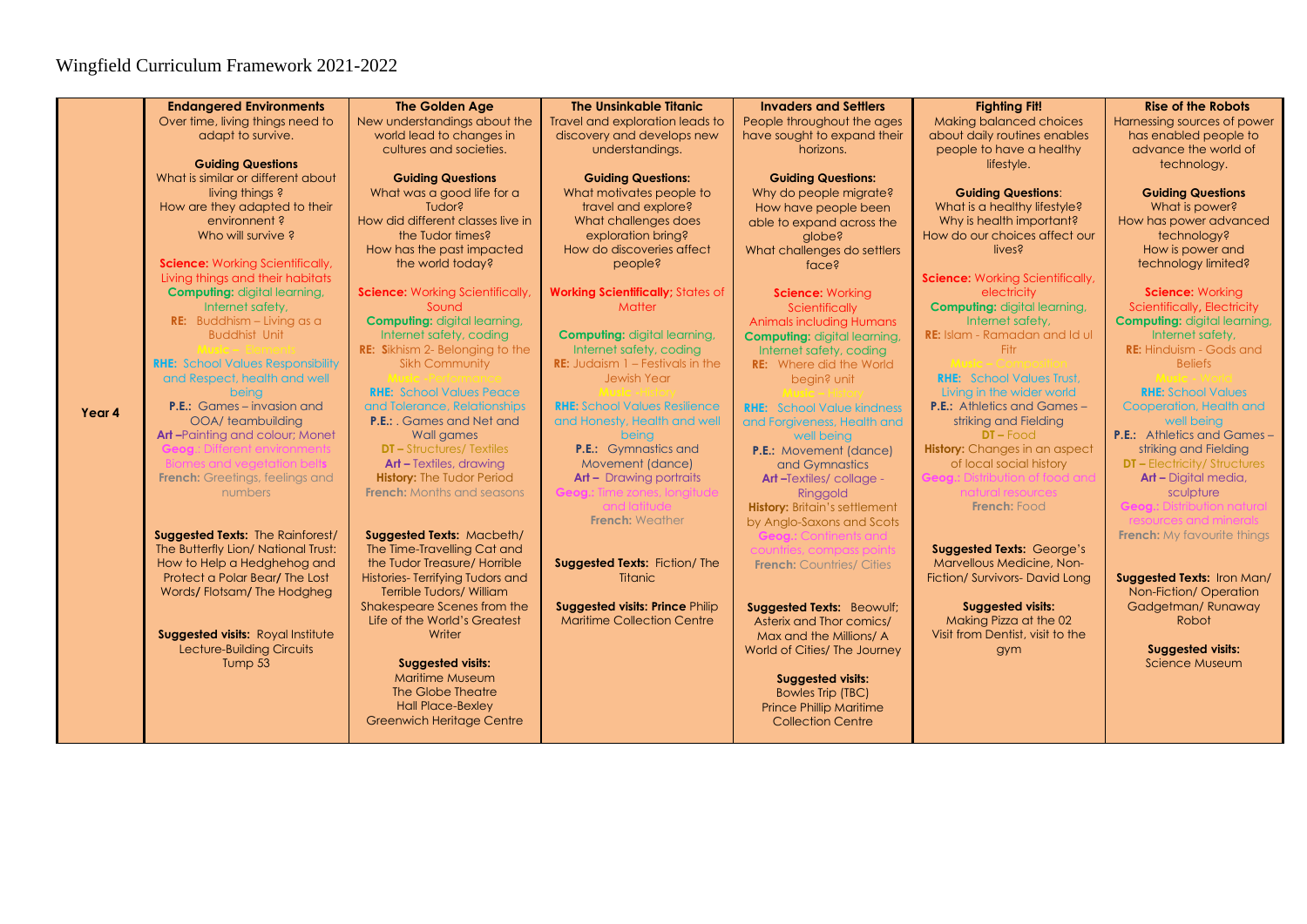|                                                                                                                                                                                                                                                                                                                                                                                                                                                                                                                                                                                                                                                                                                                                                                                                                                                                                                                                                                                    |                                                                                                                                                                                                                                                                                                                                                                                                                                                                                                                                                                                                                                                                                                                                                                                                                                            | <b>Upper Key Stage 2</b>                                                                                                                                                                                                                                                                                                                                                                                                                                                                                                                                                                                                                                                                                                                                                                                                                                                                                                                                                                                                                                                                                                                                                   |          |                                                                                                                                                                                                                                                                                                                                                                                                                                                                                                                                                                                                                                                                                                                                                                                                                                |                                                                                                                                                                                                                                                                                                                                                                                                                                                                                                                                                                                                                                                                                                                                                                                                                                                                    |
|------------------------------------------------------------------------------------------------------------------------------------------------------------------------------------------------------------------------------------------------------------------------------------------------------------------------------------------------------------------------------------------------------------------------------------------------------------------------------------------------------------------------------------------------------------------------------------------------------------------------------------------------------------------------------------------------------------------------------------------------------------------------------------------------------------------------------------------------------------------------------------------------------------------------------------------------------------------------------------|--------------------------------------------------------------------------------------------------------------------------------------------------------------------------------------------------------------------------------------------------------------------------------------------------------------------------------------------------------------------------------------------------------------------------------------------------------------------------------------------------------------------------------------------------------------------------------------------------------------------------------------------------------------------------------------------------------------------------------------------------------------------------------------------------------------------------------------------|----------------------------------------------------------------------------------------------------------------------------------------------------------------------------------------------------------------------------------------------------------------------------------------------------------------------------------------------------------------------------------------------------------------------------------------------------------------------------------------------------------------------------------------------------------------------------------------------------------------------------------------------------------------------------------------------------------------------------------------------------------------------------------------------------------------------------------------------------------------------------------------------------------------------------------------------------------------------------------------------------------------------------------------------------------------------------------------------------------------------------------------------------------------------------|----------|--------------------------------------------------------------------------------------------------------------------------------------------------------------------------------------------------------------------------------------------------------------------------------------------------------------------------------------------------------------------------------------------------------------------------------------------------------------------------------------------------------------------------------------------------------------------------------------------------------------------------------------------------------------------------------------------------------------------------------------------------------------------------------------------------------------------------------|--------------------------------------------------------------------------------------------------------------------------------------------------------------------------------------------------------------------------------------------------------------------------------------------------------------------------------------------------------------------------------------------------------------------------------------------------------------------------------------------------------------------------------------------------------------------------------------------------------------------------------------------------------------------------------------------------------------------------------------------------------------------------------------------------------------------------------------------------------------------|
| Autumn 1<br><b>Whole School Project:</b><br><b>BANKSY</b>                                                                                                                                                                                                                                                                                                                                                                                                                                                                                                                                                                                                                                                                                                                                                                                                                                                                                                                          | <b>Autumn 2</b>                                                                                                                                                                                                                                                                                                                                                                                                                                                                                                                                                                                                                                                                                                                                                                                                                            | Spring 1<br>Whole school trip:<br><b>PPMCC</b>                                                                                                                                                                                                                                                                                                                                                                                                                                                                                                                                                                                                                                                                                                                                                                                                                                                                                                                                                                                                                                                                                                                             | Spring 2 | Summer 1                                                                                                                                                                                                                                                                                                                                                                                                                                                                                                                                                                                                                                                                                                                                                                                                                       | Summer 2<br>Whole school project:<br><b>COMMONWEALTH</b>                                                                                                                                                                                                                                                                                                                                                                                                                                                                                                                                                                                                                                                                                                                                                                                                           |
| <b>Migration and Trade</b><br>Human migration is a<br>response to challenges risks<br>and opportunities.<br><b>Guiding Questions:</b><br>What is migration?<br>How does migration impact<br>on people and places?<br>What influence has migration<br>had on our society?<br><b>Working Scientifically; Living</b><br>Things and their habitats<br><b>Computing:</b> digital learning,<br>Internet safety,<br><b>RE:</b> Judaism $-$ The<br>Synagogue<br><b>RHE: School Values</b><br><b>Responsibility and Respect</b><br>Year 5<br><b>Health and well being</b><br><b>P.E.:</b> Games – invasion and<br>OOA/ teambuilding<br><b>DT</b> - Textiles<br><b>History:</b> The Viking struggle for<br>the Kingdom of England<br><b>French:</b> all about me<br><b>Suggested Texts: The Arrival</b><br>When Hitler Stole Pink Rabbit.<br>King of the Cloud Forests, The<br>Miraculous Journey of<br><b>Edward Tulane</b><br><b>Suggested visits: Greenwich</b><br><b>Maritime Museum</b> | Journey to the Unknown<br>Human survival is connected to<br>exploring and developing our<br>understanding of earth and space.<br><b>Guiding Questions:</b><br>What are the dangers of exploring<br>new or uninhabitable places?<br>How has space exploration<br>impacted human life?<br>Why can life exist in some places and<br>not others?<br>Working Scientifically; Earth and<br>Space<br><b>Computing:</b> digital learning, Internet<br>safety, coding<br><b>RE</b> Christianity - Who was Jesus:<br><b>RHE:</b> School Values Peace and<br>Tolerance, Living in the wider world<br><b>P.E.:</b> Games-invasion and Games<br>net and wall<br>Art - Drawing, digital media<br><b>French:</b> Home - rooms<br>Suggested Texts: The Tornado<br>Chasers, My Story - Pompeii<br><b>Suggested visits: Natural History</b><br><b>Museum</b> | <b>Democracy</b><br>Past civilisations shape present day systems.<br><b>Guiding Questions:</b><br>How is a law made?<br>What is the difference between parliament and the<br>government?<br>What happens in a general election?<br>What can we learn from the Ancient Greeks?<br><b>Working</b> Scientifically Properties and changes of materials<br><b>Computing:</b> digital learning, Internet safety, coding<br>$RE:$ Islam – Haj<br><b>RE:</b> Christianity - Christian festivals<br><b>RHE:</b> School Values Resilience and Honesty, health and<br>well being<br><b>RHE:</b> School Values Kindness and Forgiveness,<br><b>Relationships</b><br><b>P.E.:</b> Gymnastics and Movement (dance)<br><b>P.E.:</b> Movement (dance) and Gymnastics<br>Art - Painting and colour, printing Charles Rennie<br><b>Mackintosh</b><br><b>DT-</b> Mechanisms<br><b>History: Ancient Greece</b><br><b>French:</b> Subjects/time/Healthy Eating<br><b>Suggested Texts:</b> Who Let the Gods Out?, Greek Myths;<br>The Adventures of Odysseus/ The Iliad and the Odyssey<br><b>Suggested visits:</b><br><b>Prince Phillip Maritime Collection Centre</b><br><b>British Museum</b> |          | <b>From Source to Sea</b><br>Water is essential to life and is a<br>limited resource for many people -<br>we need to consider how we<br>preserve this.<br><b>Guiding Questions:</b><br>Where does water come from?<br>How is water used?<br>How have the uses of rivers<br>changed over time?<br><b>Working Scientifically; Forces</b><br><b>Computing:</b> digital learning, Internet<br>safety.<br><b>RE:</b> Worship<br><b>RHE:</b> School Values Trust, Health<br>and well being<br><b>P.E.:</b> Athletics and Games - Striking<br>and Fielding<br><b>DT-Structures</b><br><b>Art-Sculpture</b><br><b>French:</b> Town/ directions<br>Suggested Texts: The Flood; Kapiti<br><b>Plain. Blue Planet Documentaries</b><br>(and tie-in books), Flood-Alvaro<br>F.Vill <sub>Q</sub><br><b>Suggested visits: Thames Outreach</b> | <b>Survival of the Fittest</b><br>The reproduction of living<br>things contributes to the<br>continuation of the species.<br><b>Guiding Questions:</b><br>What is reproduction?<br>How do life cycles differ?<br>How does the environment<br>affect life cycles?<br><b>Working Scientifically</b><br>animals including Humans<br><b>Computing:</b> digital learning,<br>Internet safety, coding<br><b>RE:</b> Buddhism $-$ Buddha's<br><b>teachings</b><br>Unit 3<br><b>RHE: School Values</b><br><b>Cooperation, Relationships</b><br><b>P.E.:</b> Athletics and Games-<br><b>Striking and Fielding</b><br><b>Art - Painting, drawing</b><br><b>DT</b> -Food<br><b>History: The Plague</b><br><b>French: Holidays</b><br><b>Suggested Texts:</b><br>Zoo, The Highwayman, The<br>Variety of Life-Nicola Davies<br>Suggested visits: Museum of<br>London The Plague |